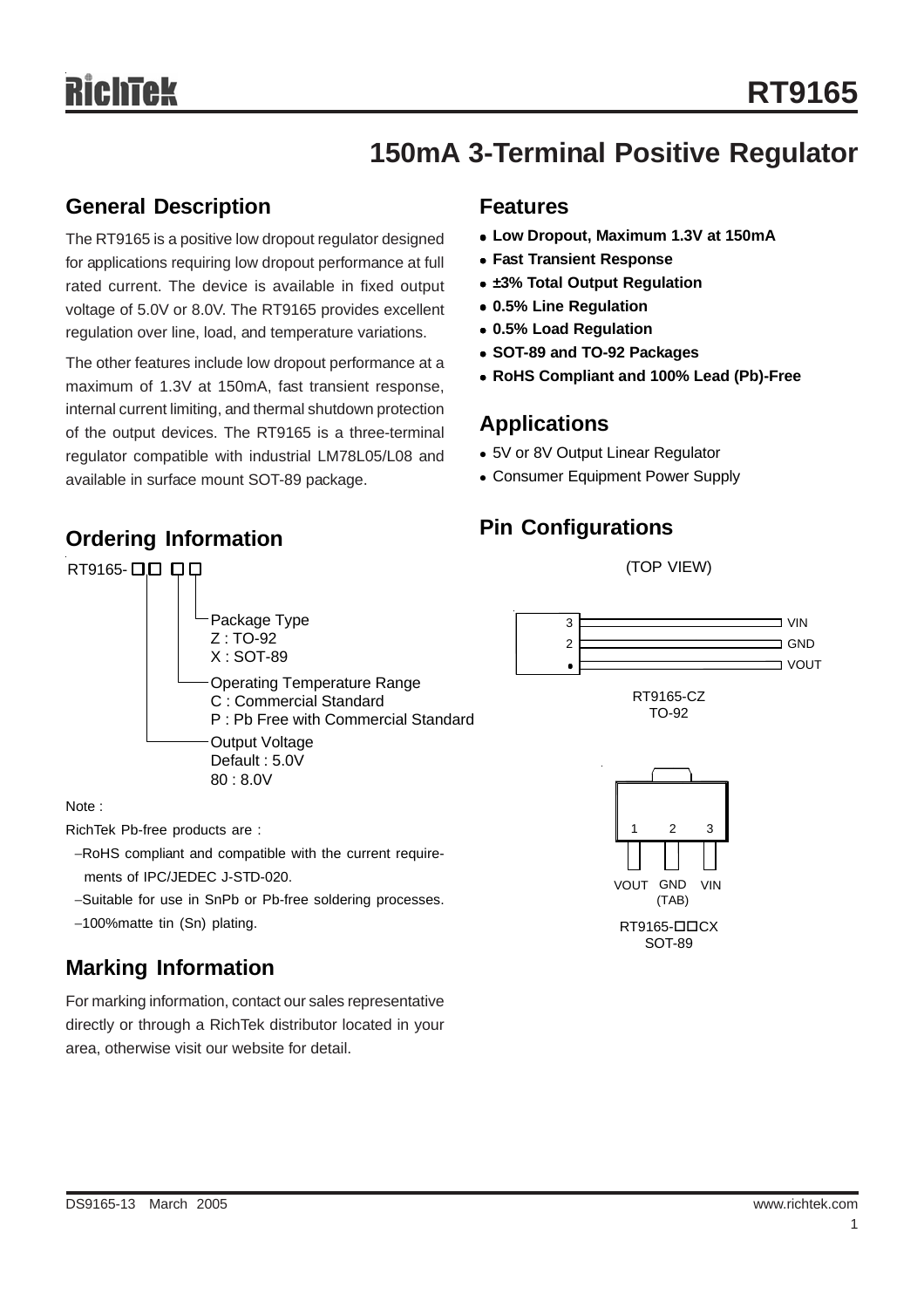# **Typical Application Circuit**



## **Function Block Diagram**



## **Functional Pin Description**

| <b>Pin Name</b> | <b>Pin Function</b> |  |  |
|-----------------|---------------------|--|--|
| VOUT            | Output Voltage      |  |  |
| GND             | Ground              |  |  |
| VIN             | Power Input         |  |  |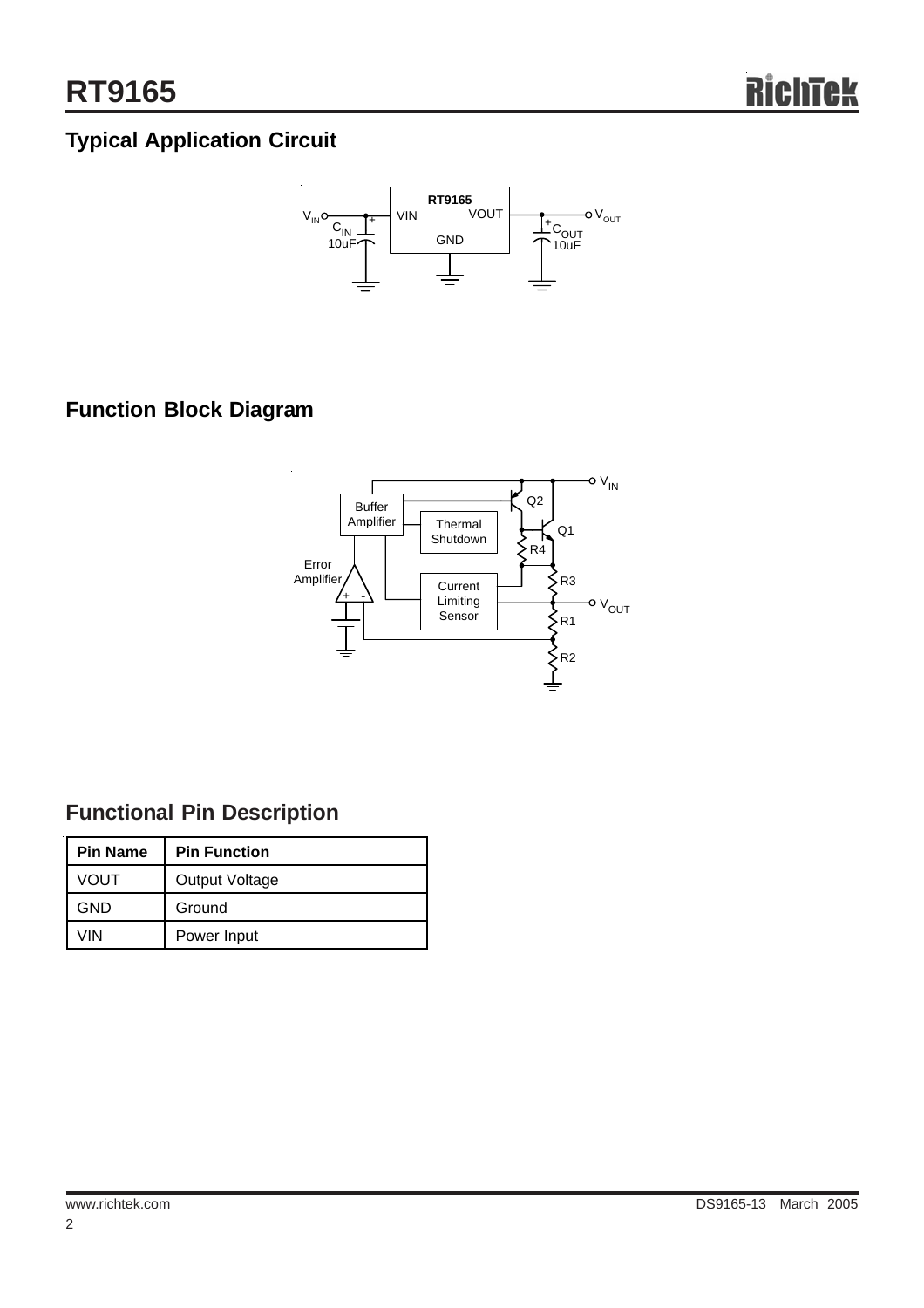## **Absolute Maximum Ratings**

| • Power Dissipation, $P_D @ T_A = 25^{\circ}C$ |  |
|------------------------------------------------|--|
|                                                |  |
|                                                |  |
| • Package Thermal Resistance (Note4)           |  |
|                                                |  |
|                                                |  |
|                                                |  |
|                                                |  |

## **Electrical Characteristics**

( $V_{IN}$  = 7.0V,  $T_A$  = 25°C, unless otherwise specified)

| <b>Parameter</b>                   |           | Symbol          | <b>Test Conditions</b>           | Min           | <b>Typ</b>    | <b>Max</b>    | <b>Units</b>       |
|------------------------------------|-----------|-----------------|----------------------------------|---------------|---------------|---------------|--------------------|
| Output Voltage<br>(Note1)          | RT9165    | VOUT            | $V_{IN} = V_{OUT} + 2V$          | 4.900         | 5.000         | 5.100         | $\vee$             |
|                                    | RT9165-80 |                 |                                  | 7.840         | 8.000         | 8.160         |                    |
| Line Regulation<br>(Note1)         |           | $\Delta V$ LINE | $V_{IN} = V_{OUT} + 2V \sim 16V$ | $\sim$ $\sim$ | 0.1           | 0.5           | %                  |
| Load Regulation<br>(Note1)         |           | $\Delta V$ LOAD | $I_1 = 0 - 150$ m A              | $\sim$ $\sim$ | 0.2           | 0.5           | %                  |
| Dropout Voltage<br>(Note2)         |           | <b>VDROP</b>    | $\triangle V_{\text{OUT}}$ =1%   | $\sim$ $\sim$ | 1.2           | 1.3           | V                  |
| <b>Current Limit</b>               |           | <b>ILIM</b>     |                                  | 300           | $\sim$ $\sim$ | $-$           | mA                 |
| <b>Quiescent Current</b>           |           | lQ              |                                  | $\sim$ $-$    | 4.5           | 8             | mA                 |
| <b>Temperature Coefficient</b>     |           | Тc              |                                  | $\sim$ $\sim$ | 0.005         | $\sim$ $\sim$ | $\%$ / $\circ$ C   |
| <b>Temperature Stability</b>       |           | Ts              |                                  | $\sim$ $-$    | 0.5           | $\sim$ $\sim$ | %                  |
| <b>RMS Output Noise</b><br>(Note3) |           |                 |                                  | --            | 0.003         | --            | %/V <sub>OUT</sub> |

**Note 1.** Low duty cycle pulse testing with Kelvin connections required.

Note 2. The dropout voltage is defined as V<sub>IN</sub> -V<sub>OUT</sub>, which is measured when V<sub>OUT</sub> is V<sub>OUT(NORMAL)</sub> – 100mV.

**Note 3.** Bandwidth of 10Hz to 10kHz.

**Note 4.**  $\theta_{JA}$  is measured in the natural convection at  $T_A = 25^\circ \text{C}$  on a low effective thermal conductivity test board of JEDEC 51-3 thermal measurement standard.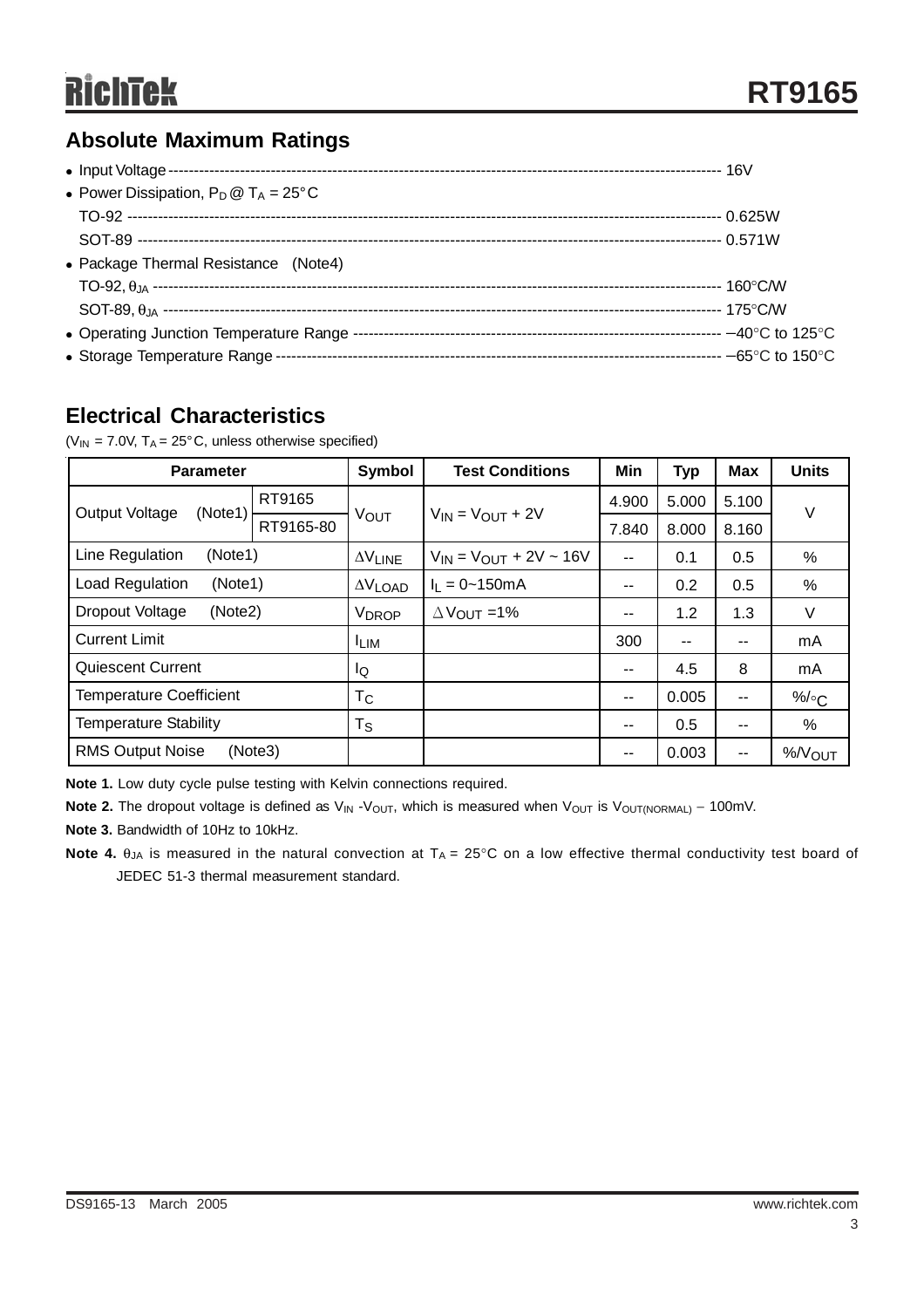## **Typical Operating Characteristics**





0 0.2 0.4 0.6 0.8 1 1.2 1.4 0 25 50 75 100 125 150 IOUT(mA) Dropout Voltage (V)  $V_{OUT} = 5V$  $T_J = 25^{\circ}$ C  $T_J = 125$ °C

**Dropout Voltage (V<sub>IN</sub>-V<sub>OUT</sub>)** 



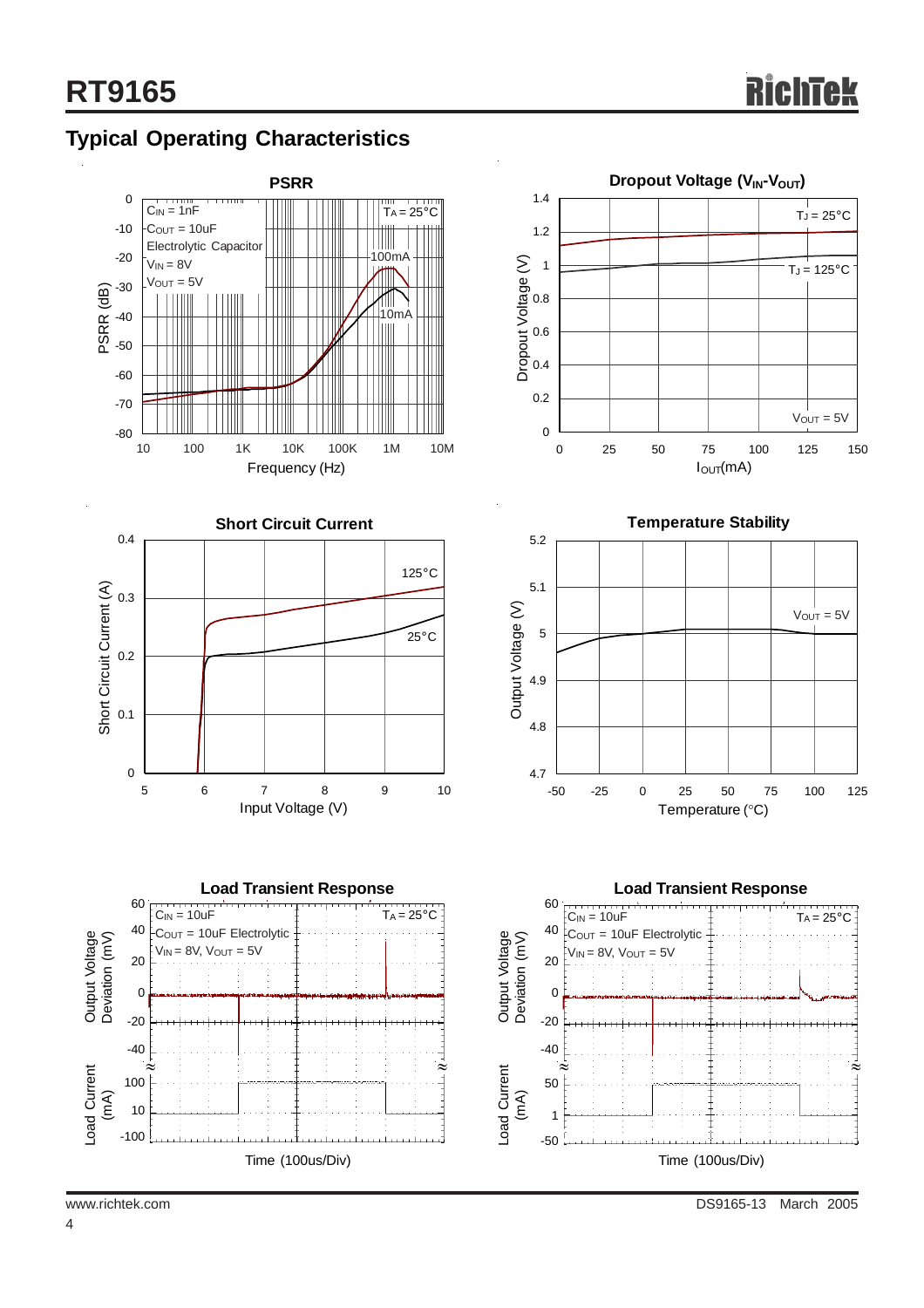### R ichtek

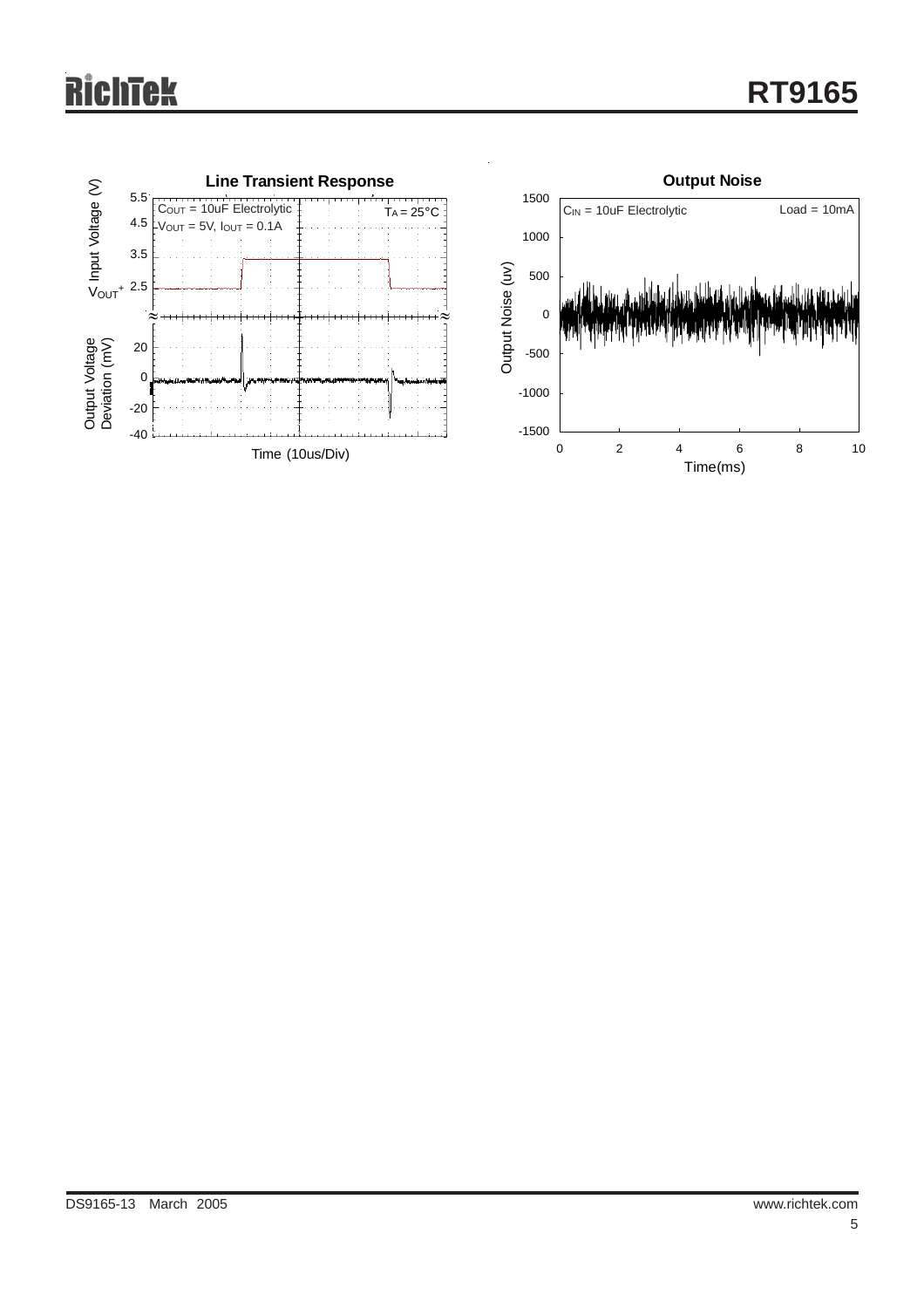## **Outline Dimension**



| Symbol         |        | <b>Dimensions In Millimeters</b> | <b>Dimensions In Inches</b> |       |  |
|----------------|--------|----------------------------------|-----------------------------|-------|--|
|                | Min    | Max                              | Min                         | Max   |  |
| A              | 3.175  | 4.191                            | 0.125                       | 0.165 |  |
| A <sub>1</sub> | 1.143  | 1.372                            | 0.045                       | 0.054 |  |
| b              | 0.406  | 0.533                            | 0.016                       | 0.021 |  |
| C              | 0.406  | 0.533                            | 0.016                       | 0.021 |  |
| D              | 4.445  | 5.207                            | 0.175                       | 0.205 |  |
| D1             | 3.429  | 5.029                            | 0.135                       | 0.198 |  |
| Е              | 4.318  | 5.334                            | 0.170                       | 0.210 |  |
| е              | 1.143  | 1.397                            | 0.045                       | 0.055 |  |
|                | 12.700 |                                  | 0.500                       |       |  |

**3-Lead TO-92 Plastic Package**

l.